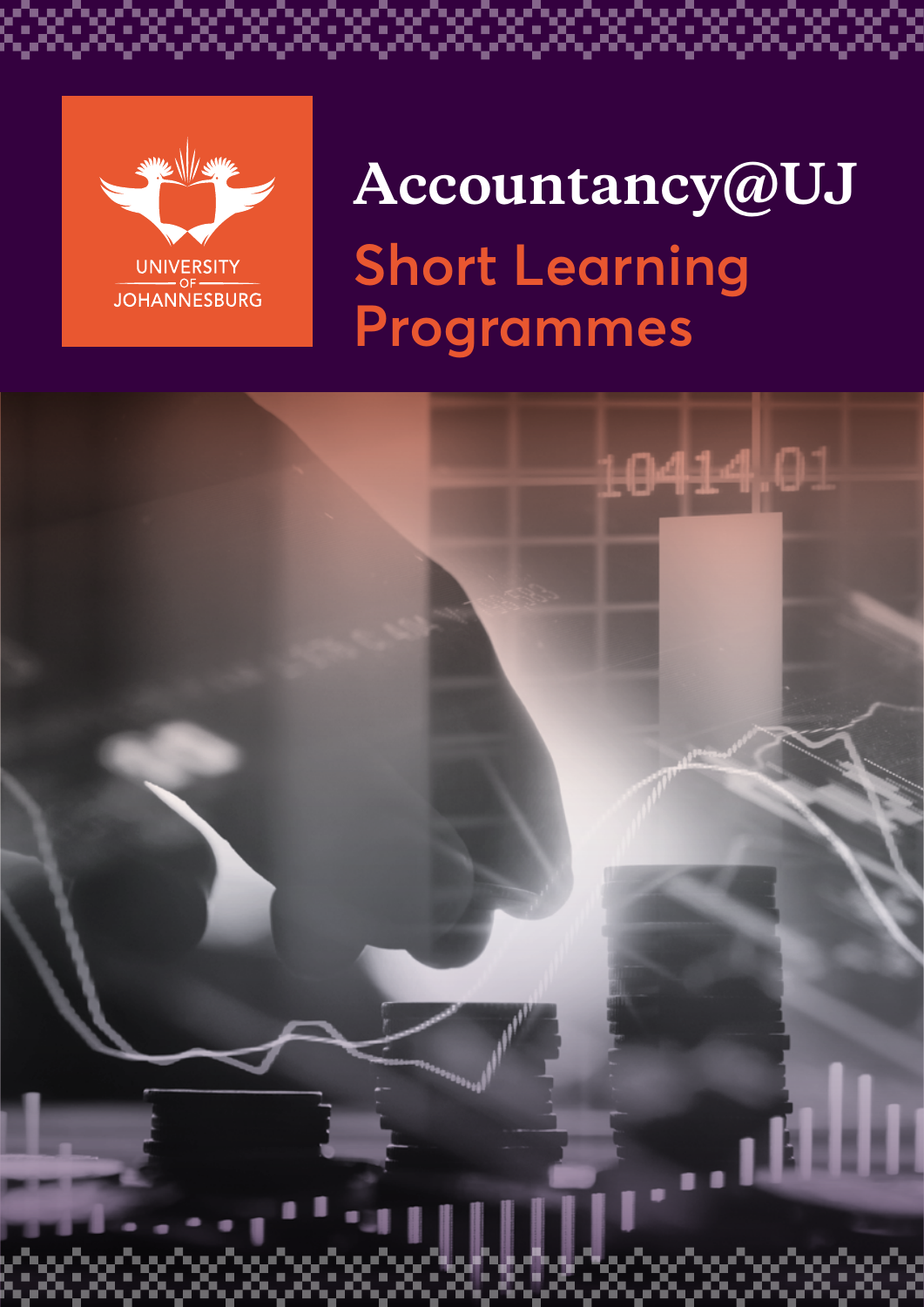# **SHORT LEARNING PROGRAMME IN INTERNAL AUDITING AND FINANCIAL CONTROL**

The purpose of the SLP in Internal Auditing and Financial Control is to provide Chief Financial Officers and accountants at municipalities and government departments with the opportunity to obtain a detailed understanding of the role and function of the internal audit departments in ensuring that business and financial controls are effectively and adequately implemented.

# **Brief description of content**

- The International Practices Public Framework
- Public policies to facilitate the mission, rationale and policy practices from an international internal audit perspective
- The legislative environment of the Municipal Financial Management Act (MFMA) with an emphasis on the roles and responsibilities of Internal Audit, inclusive of the Performance Planning Regulations, Treasury Regulations and the Internal Audit Framework as issued by National Treasury
- Protocol on Internal Audit on State Owned Entities
- The implementation of combined assurance models as prescribed by the King 3 code on Corporate Governance;
- Planning, Execution and reporting in an internal audit environment based on the Standards of Internal Auditing of the Global Institute of Internal Auditors (Attribute and performance standards);
- Internal Auditing and quality assurance audits;
- Risk mitigation and management and the impact thereof on rolling internal audit plans;
- Computer Assisted auditing techniques;
- Fraud investigations; and
- Review of the following internal auditing government standards: Intosaigov 9100, 9110, 9120, 9130 & 9220.

There will be a total of 32-hours lectures throughout the year. Lectures will however not be presented every week but will rather be packaged into 2 days of full day lectures (8 hours per day during office hours) each semester.

Lectures will be presented and will be based on practical case studies.

Lectures will be presented online.

# **Entry requirements:**

- Applicants to the programme must be graduate students, or students that are completing their undergraduate studies in the year of application.
- Recognition of prior learning and practical experience will be considered

**Contact persons:** Mariska McKenzie [\(mmckenzie@uj.ac.za](mailto:mmckenzie@uj.ac.za)) or Thabiso Madiba ([tmadiba@uj.ac.za\)](mailto:tmadiba@uj.ac.za)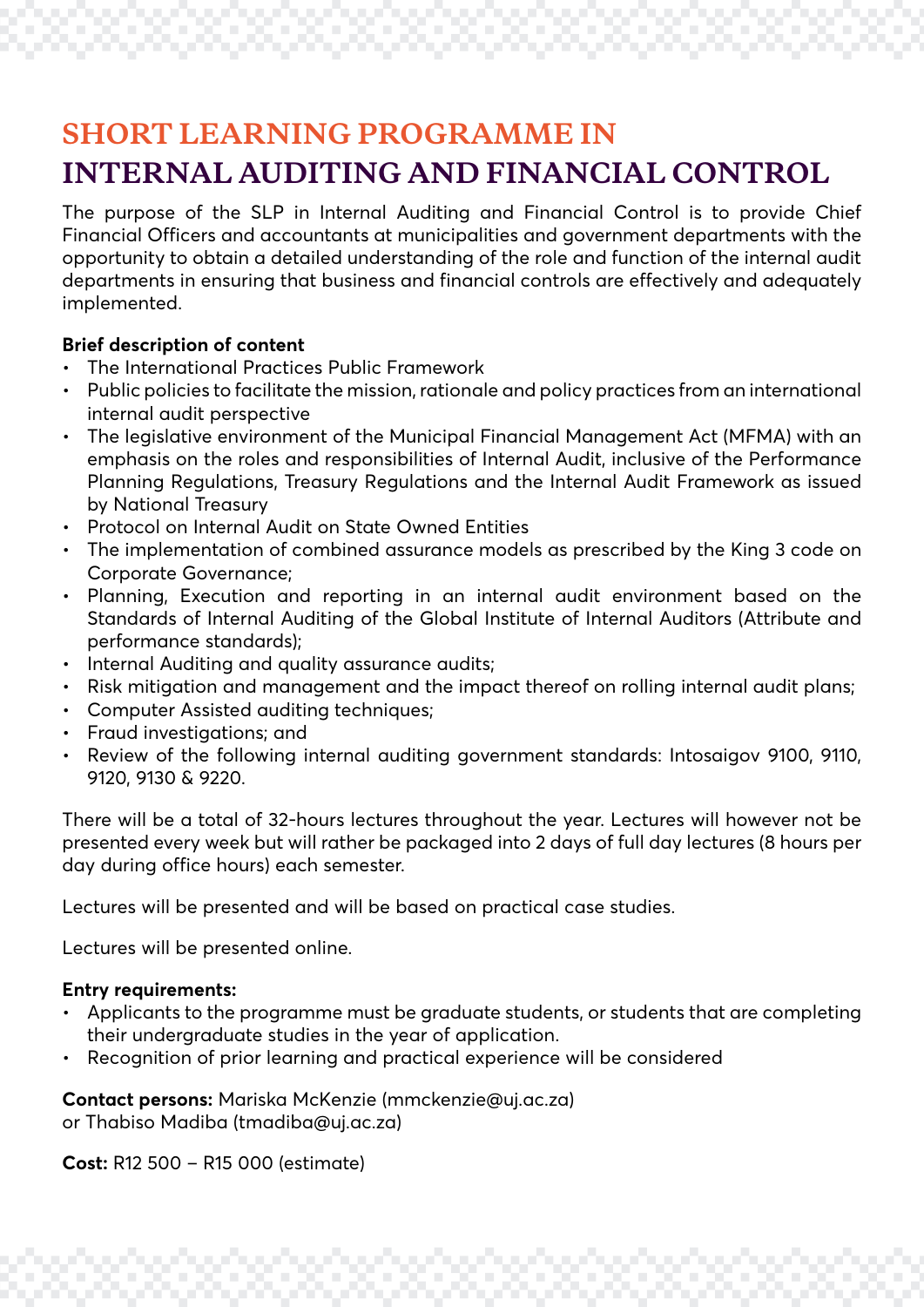# **SHORT LEARNING PROGRAMME IN COMPLIANCE AUDITS**

The purpose of the SLP in Compliance Audits is to provide accountants and internal auditors with the opportunity to obtain a detailed understanding of the compliance and legislative requirements which will have an impact on the financial control environment of municipalities and municipal entities and government departments.

# **Brief description of content**

Compliance Audits should be conducted in terms of the following elements of financial control and corporate governance:

- Audit committees
- Budgets
- Annual Reports
- Revenue Management
- Expenditure Management
- Asset Management
- Liabilities Management
- Consequence Management
- Conditional Grants
- Human Resources Management

There will be a total of 32-hours lectures throughout the year. Lectures will however not be presented every week but will rather be packaged into 2 days of full day lectures (8 hours per day during office hours) each semester.

Lectures will be presented and will be based on practical case studies.

Lectures will be presented online.

### **Entry requirements:**

- Applicants to the programme must be graduate students, or students that are completing their undergraduate studies in the year of application.
- Recognition of prior learning and practical experience will be considered

**Contact persons:** Mariska McKenzie [\(mmckenzie@uj.ac.za](mailto:mmckenzie@uj.ac.za)) or Thabiso Madiba ([tmadiba@uj.ac.za\)](mailto:tmadiba@uj.ac.za)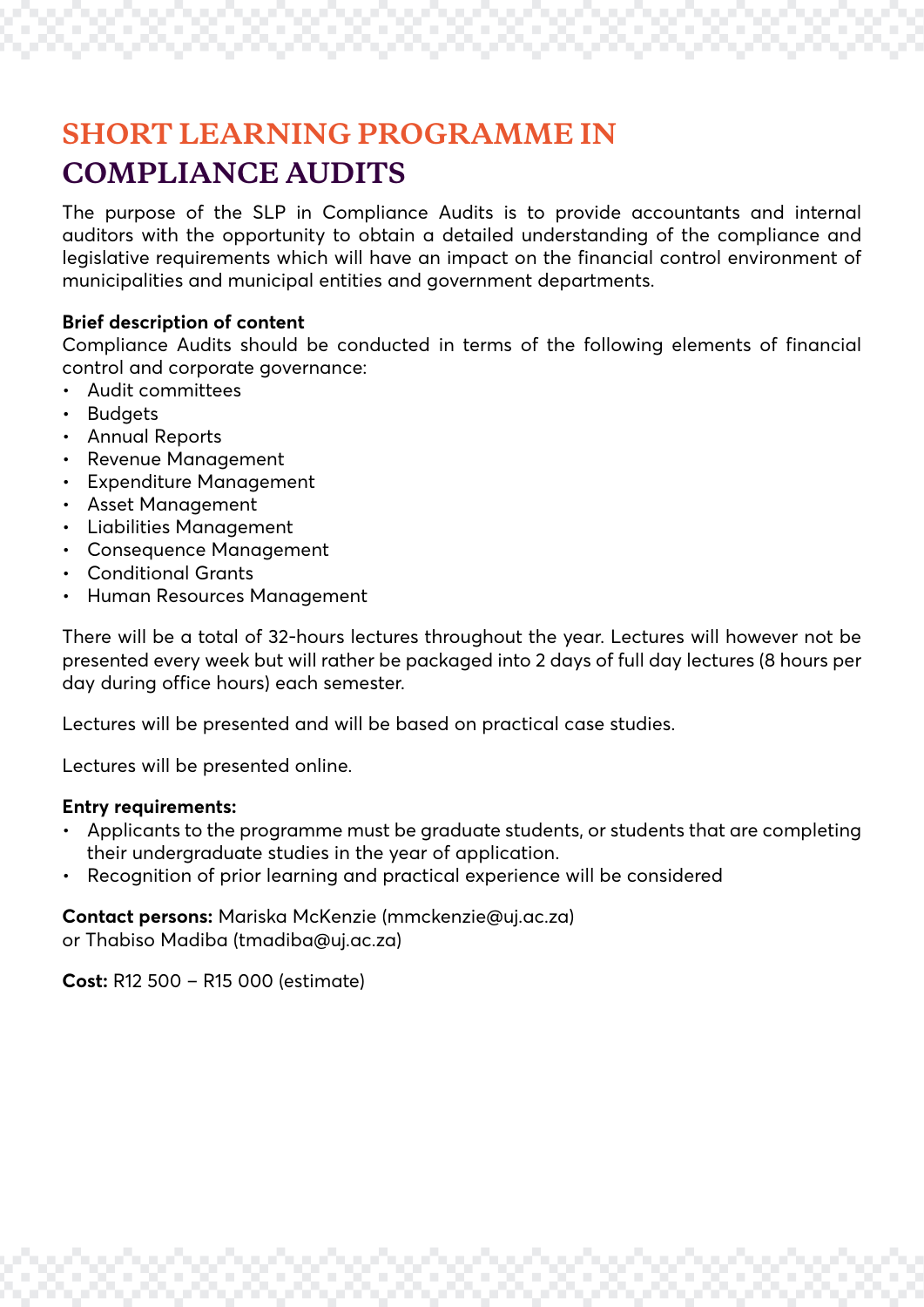# **SHORT LEARNING PROGRAMME IN PERFORMANCE REVIEWS**

The purpose of the SLP in Performance Management and Measurement is to provide accountants at municipalities and government departments with the opportunity to obtain a detailed understanding of the compliance and compilation of performance information which will have an impact on the service delivery and sector audits.

## **Brief description of content**

- Performance management processes and systems;
- Internal controls relevant to the performance management environment;
- Audit of performance information;
- Operating effectiveness of controls; and
- Compilation of Portfolios' of Evidence

There will be a total of 32-hours lectures throughout the year. Lectures will however not be presented every week but will rather be packaged into 2 days of full day lectures (8 hours per day during office hours) each semester.

Lectures will be presented and will be based on practical case studies.

Lectures will be presented online.

### **Entry requirements:**

- Applicants to the programme must be graduate students, or students that are completing their undergraduate studies in the year of application.
- Recognition of prior learning and practical experience will be considered

**Contact persons:** Mariska McKenzie [\(mmckenzie@uj.ac.za](mailto:mmckenzie@uj.ac.za)) or Thabiso Madiba ([tmadiba@uj.ac.za\)](mailto:tmadiba@uj.ac.za)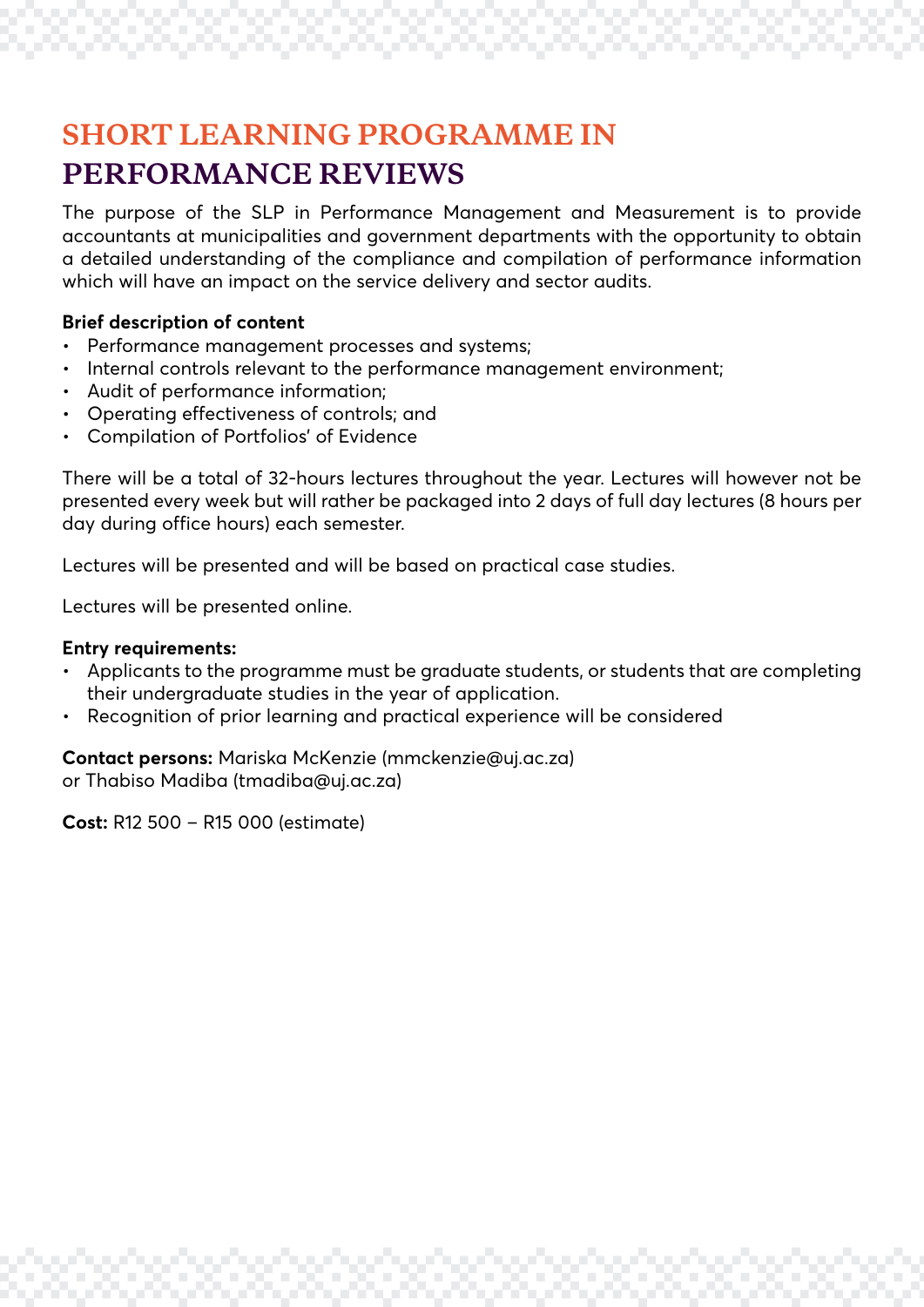# **SHORT LEARNING PROGRAMME IN RISK MANAGEMENT**

The purpose of the SLP in Risk Management is to provide accountants and auditors with the opportunity to obtain a detailed understanding of the risk management frameworks and risk management mitigation strategies within municipalities and government departments. Risk Management is a strategic component of ensuring a stable financial environment and the delivery of quality services to the public.

# **Brief description of content**

- Risk Management Frameworks
- Risk identification and classification
- Risk Management Plans
- Business and financial internal controls
- Business strategy

There will be a total of 32-hours lectures throughout the year. Lectures will however not be presented every week but will rather be packaged into 2 days of full day lectures (8 hours per day during office hours) each semester.

Lectures will be presented and will be based on practical case studies.

Lectures will be presented online.

### **Entry requirements:**

- Applicants to the programme must be graduate students, or students that are completing their undergraduate studies in the year of application.
- Recognition of prior learning and practical experience will be considered

**Contact persons:** Mariska McKenzie [\(mmckenzie@uj.ac.za](mailto:mmckenzie@uj.ac.za)) or Thabiso Madiba ([tmadiba@uj.ac.za\)](mailto:tmadiba@uj.ac.za)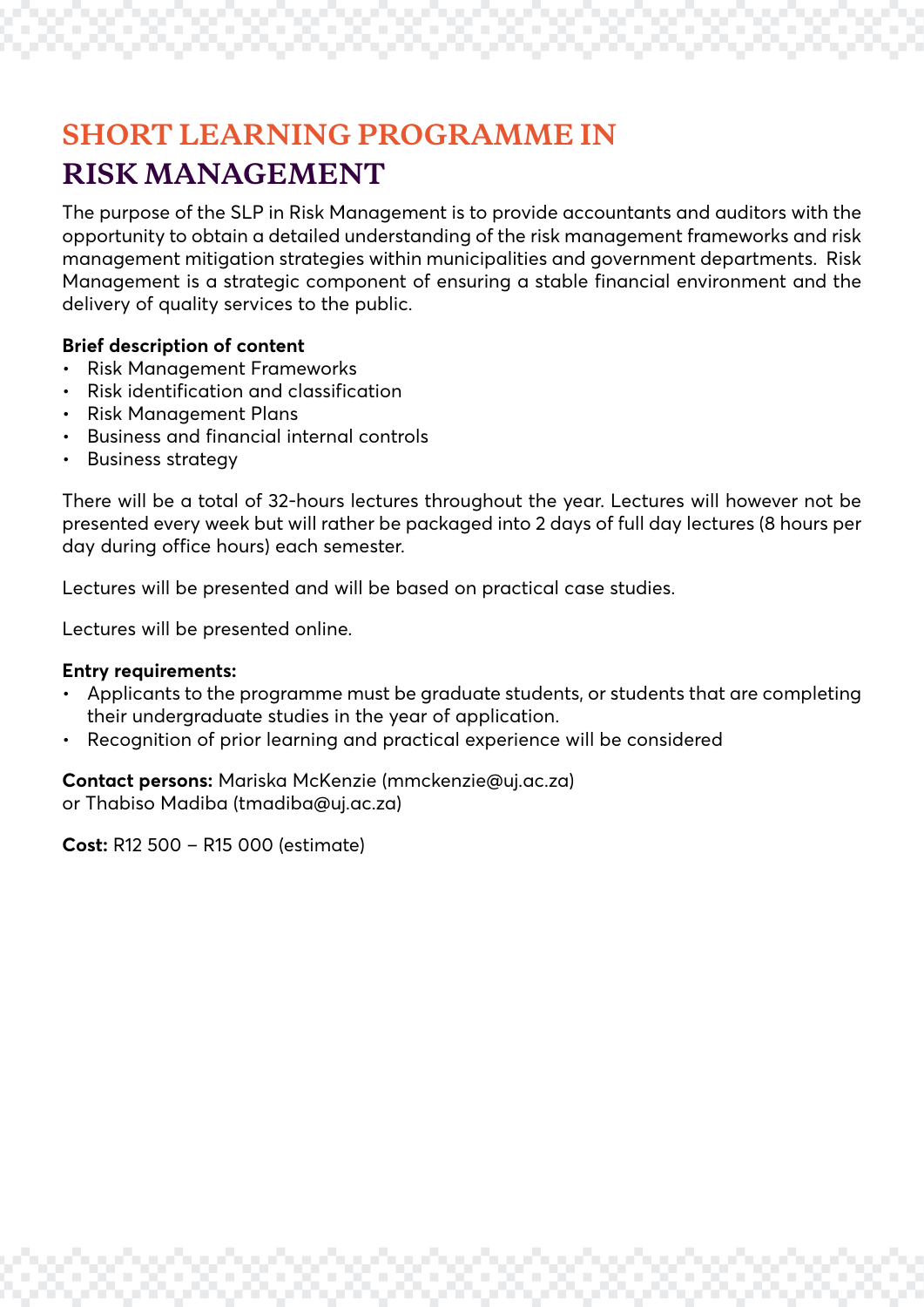# **SHORT LEARNING PROGRAMME IN SUPPLY CHAIN MANAGEMENT AUDITS**

The purpose of the SLP in Supply Chain Management Reviews is to provide accountants and auditors with the opportunity to obtain a detailed understanding of the compliance and legislative requirements of supply chain management and the associated audit process. This will have an impact on competitive procurement processes of public sector entities

## **Brief description of content**

In line with legislative requirements, audit testing should be conducted in order to establish the following:

- Adequacy and effectiveness of internal controls
- Compliance with leaislation
- The effectiveness and efficiency of the procurement process and the monitoring of this processes
- The impact of Unauthorised expenditure, Irregular expenditure and Fruitless and Wasteful expenditure
- The condonement process associated with Unauthorised expenditure, Irregular expenditure and Fruitless and Wasteful expenditure.

There will be a total of 32-hours lectures throughout the year. Lectures will however not be presented every week but will rather be packaged into 2 days of full day lectures (8 hours per day during office hours) each semester.

Lectures will be presented and will be based on practical case studies.

Lectures will be presented online.

### **Entry requirements:**

- Applicants to the programme must be graduate students, or students that are completing their undergraduate studies in the year of application.
- Recognition of prior learning and practical experience will be considered

**Contact persons:** Mariska McKenzie [\(mmckenzie@uj.ac.za](mailto:mmckenzie@uj.ac.za)) or Thabiso Madiba ([tmadiba@uj.ac.za\)](mailto:tmadiba@uj.ac.za)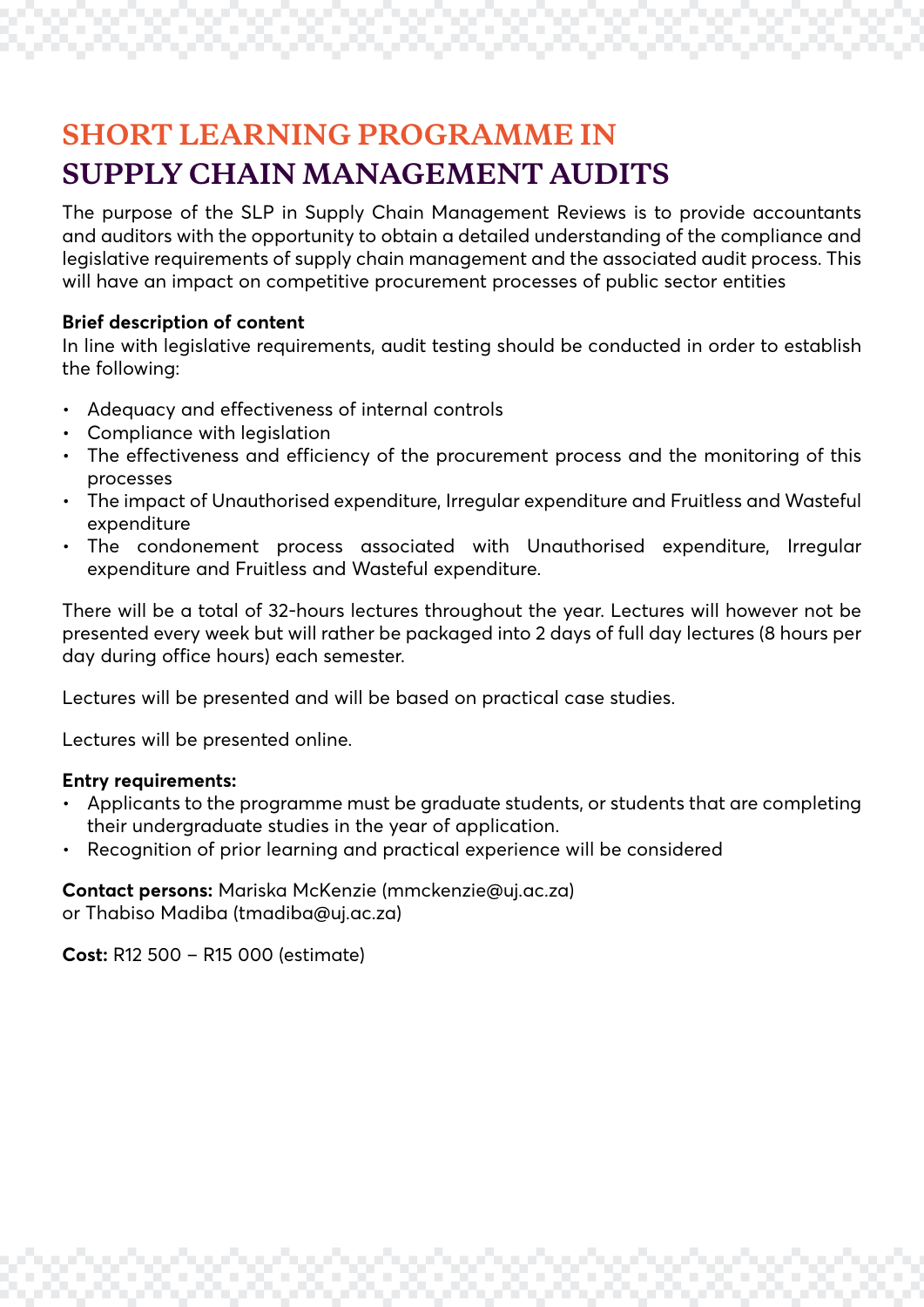# **SHORT LEARNING PROGRAMME IN**

# **PUBLIC SECTOR ACCOUNTING**

The purpose of the SLP in Public Sector Accounting is to provide accountants and auditors with the opportunity to obtain a detailed understanding of the Public Sector Accounting Frameworks which will prepare them for their duties.

# **Brief description of content**

- Presentation of Financial Statements
- Accounting policies, estimates and errors
- Revenue: Exchange transactions vs non-exchange transactions and
- Revenue from exchange and non-exchange transactions
- Applying the Probability Test on Initial Recognition of Revenue
- Construction contracts
- Accounting for inventory
- Property, Plant and Equipment (inclusive of investment properties)
- Provisions, contingent liabilities and contingent assets
- Related parties
- Impairment of non-cash generating assets and cash generating assets
- Biological assets and agriculture
- Heritage asset management
- Financial instruments
- Changes in existing decomissioning restoration of Property, Plant and Equipment
- Rights to interests arising from rehab funds
- Consolidation of Special Purpose Entities
- Operating and finance lease agreements

There will be a total of 32-hours lectures throughout the year. Lectures will however not be presented every week but will rather be packaged into 2 days of full day lectures (8 hours per day during office hours) each semester.

Lectures will be presented and will be based on practical case studies.

Lectures will be presented online.

# **Entry requirements:**

- Applicants to the programme must be graduate students, or students that are completing their undergraduate studies in the year of application.
- Recognition of prior learning and practical experience will be considered

**Contact persons:** Mariska McKenzie [\(mmckenzie@uj.ac.za](mailto:mmckenzie@uj.ac.za)) or Thabiso Madiba ([tmadiba@uj.ac.za\)](mailto:tmadiba@uj.ac.za)